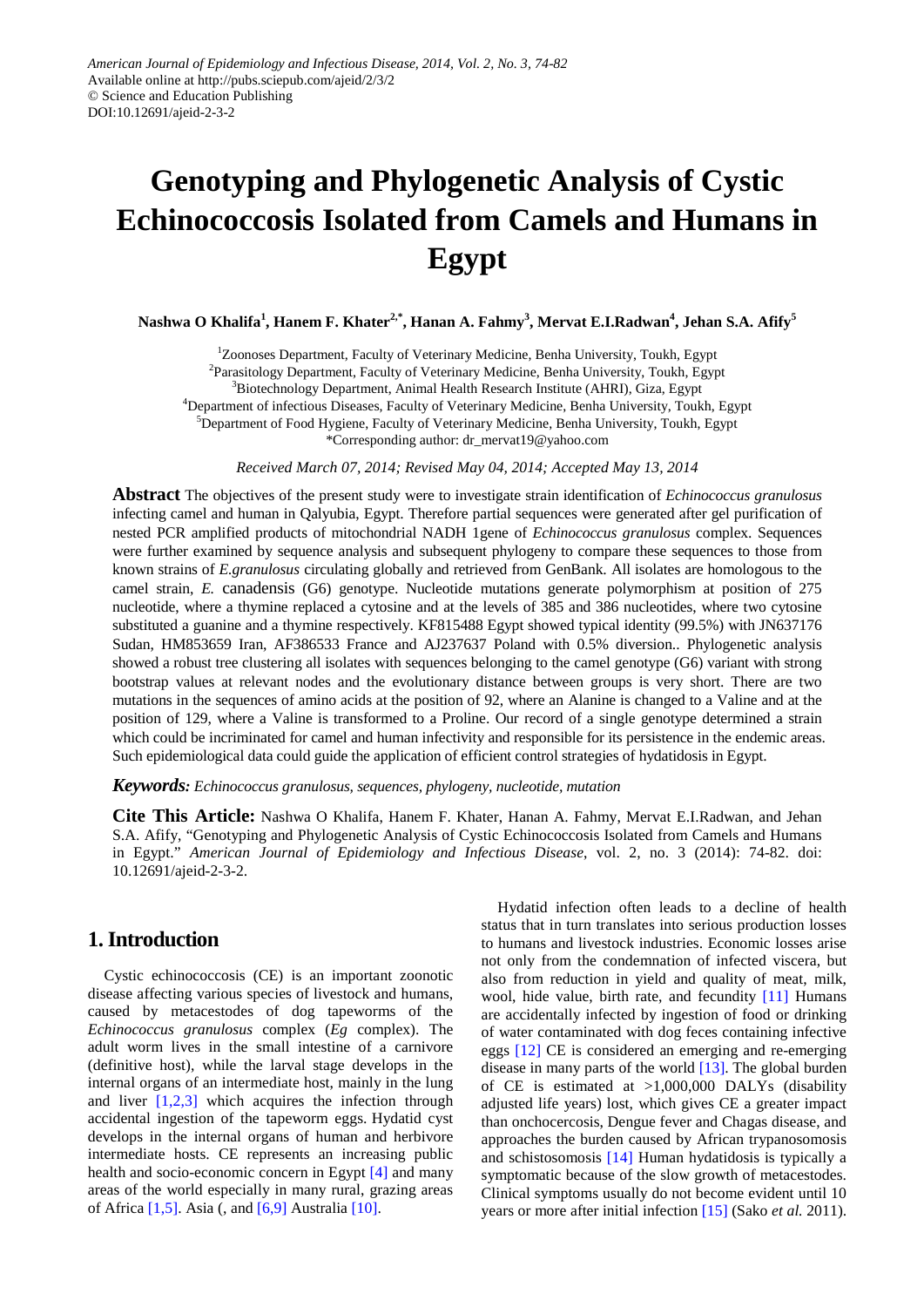Early diagnosis and treatment are important for reduction of morbidity and mortalit[y\[16\]](#page-7-9) (Sarkari *et al.* 2007).

The disease is usually diagnosed in patients using imaging technique as ultrasonography [\[17\]](#page-7-10) (Sako *et al.*  2002). Camels seemed to play an important role in the transmission cycle of the parasite and the epidemiology of the disease especially in rural communities, where dogs infected by eating infected camel carcasses containing the hydatid cyst[s\[18\].](#page-7-11)

Studies based on mitochondrial DNA analysis have demonstrated that *E. granulosus* is actually a complex of species/genotypes which exhibit a marked genetic variability. Therefore, at least ten distinct genotypes (G1– G10) have been identified within the *E. granulosus*  comple[x\[19\].](#page-7-12) These include two sheep strains (G1 and G2), two bovid strains (G3 and G5), a horse strain (G4), a camel strain (G6), two pig strains (G7 and G9), and two cervid strains (G8 and G10). In addition, recent molecular evidence suggests that infections in wild carnivores are likely caused by a specific strain (G11) named *E. felidis*. This genotype has been documented in lions and hyena[s\[20\]](#page-7-13) (Huttner *et al.* 2008). Genotypes G1–G3 cluster firmly together to form the taxon, *E. granulosus sensu stricto* (*E. granulosus s.s*.). These variants have broad geographical distributions and a wide range of host specificity and are responsible (particularly G1) for most human infections. The more distantly related genotype cluster G6–G10 (*E. canadensis*) includes strains that are all infective to humans, but to a much lesser extent than those from *E. granulosus s.s*. [\[19\].](#page-7-12)

Studying the genetic characterization of the population structure of *E. granulosus [\[21\]](#page-7-14)* has significant implications fo epidemiological and control studies. However, only one study has explored the population structure of *E. granulosus* from Cairo, Egypt [\[22\].](#page-7-15) Therefore, the objectives of the present study were to investigate profoundly the molecular characterization of *E. granulosus* isolates from camels and humans by sequence and phylogenetic analyses of a fragment of the mitochondrial NADH dehydrogenase 1 gene as well as the nucleotide and protein polymorphism in the circulating genetic variants in Qalyubia Governorate, Egypt, and to compare our findings to those related to known strains of *E. granulosus* circulating globally. Consequently, this study is regarded as the first attempt in Qalyubia Governorate, to the best of our knowledge, for determination of a strain which could be incriminated for camel and human infectivity.

#### **2. Materials and Methods**

#### **2.1. E. granulosus Isolates**

For continuation of our previous work, under publication, twenty- five fertile cyst fluids recovered form lungs and livers were used as follows. Twenty isolates were recovered form of camels slaughtered at the official slaughterhouses of Toukh and Benha (35 and 50 km apart north Cairo, respectively), Qalyubia Governorate, Egypt, during the period from October 2012 to September 2013. Five hydatid- cyst fluids were recovered, according to [\[12\]](#page-7-5) from humans (45-55 years old) admitted to Toukh's hospital and Benha insurance hospital, Qalyubia Governorate, Egypt, during the last two years. Samples of protoscolices isolated form cysts were used for genetic characterization and stored at -20 °C until used according to [\[23\]](#page-7-16) Samples were subjected to nested PCR using two pairs of oligonucleotide primers of mitochondrial NADH dehydrogenase 1 gene primers, the first amplification step was conducted through using the outer primer EGL1 and EGR2 and the second amplification step analyzed by using the inner primer EGL3 and EGR4, as a result, the expected fragments 435 bp and 276 bp were identified respectively.

#### **2.2. Sequence Analysis**

The PCR products were gel purified by using QIAquick gel extraction kit (Qiagen, Valencia, Calif.) following the manufacture's instruction The purified PCR product was sequenced by using BigDye Terminator v3.1 Cycle Sequencing Kit on an automatic sequencer (3500 Genetic Analyzer; Applied Biosystems, Foster City, CA**).** The nucleotide sequences were then algined with existing sequences of known genotypes from other countries in the GenBank databases using BLAST programs and databases of the NCBI (National Center for Biotechnology Information, Bethesda, MD, USA) (www.blast.ncbi.nlm.nih.gov/Blast.cgi).

#### **2.3. Phylogenetic Analysis**

Phylogenetic analyses were based on alignments obtained from ClustalW method using Bioedit (DNA analysis program) of a partial sequence of 276 bp length of NADH dehydrogenase 1 gene of the Egyptian camel G6 strain was carried out using MEGA software v5.0 as cited by [\[24\].](#page-7-17) The Phylogenetic tree were constructed using the neighbour-joining of MegAlign program from LaserGene Biocomputing Software Package (DNASTAR, Madison, WI).

# **3. Results**

Partial sequencing of the NADH dehydrogenase 1 gene produces a sequence of 399 bp for each sample and submitted to the GenBank database with the accession (KF 815488). Camel and human isolates are homologous to the camel strain (G6) E. Canadensis.

Sequence alignment was compared with previously reported nineteen references of E. granulosus G6 genotypes of the most similar sequences retrieved from GenBank to identify the genotype of the isolate [\(Figure 1\)](#page-2-0). Nucleotide sequencing revealed the occurrence of nucleotide mutations generating a single nucleotide polymorphism at position of 275 nucleotide, where a thymine (T) replaced a cytosine (C) and at the levels of 385 and 386 nucleotides, where two cytosine (CC) substituted a guanine and thymine (G T) respectively [\(Figure 1\)](#page-2-0).

The analysis of genetic diversity based on partial mitochondrial DNA sequencing represented the percent of diversion and identity between the new Egyptian isolate and nineteen selected sequences *E.granulosus* G6 circulating globally and retrieved from GenBank displayed in [Table 1,](#page-3-0) it revealed that our isolate showed typical identity (99.5%) with JN637176 Sudan, HM853659 Iran, AF386533 France and AJ237637 Poland with  $0.5\%$  diversion while the percentage of identity reached its lowest degree 96.4% with HQ423292 Canada.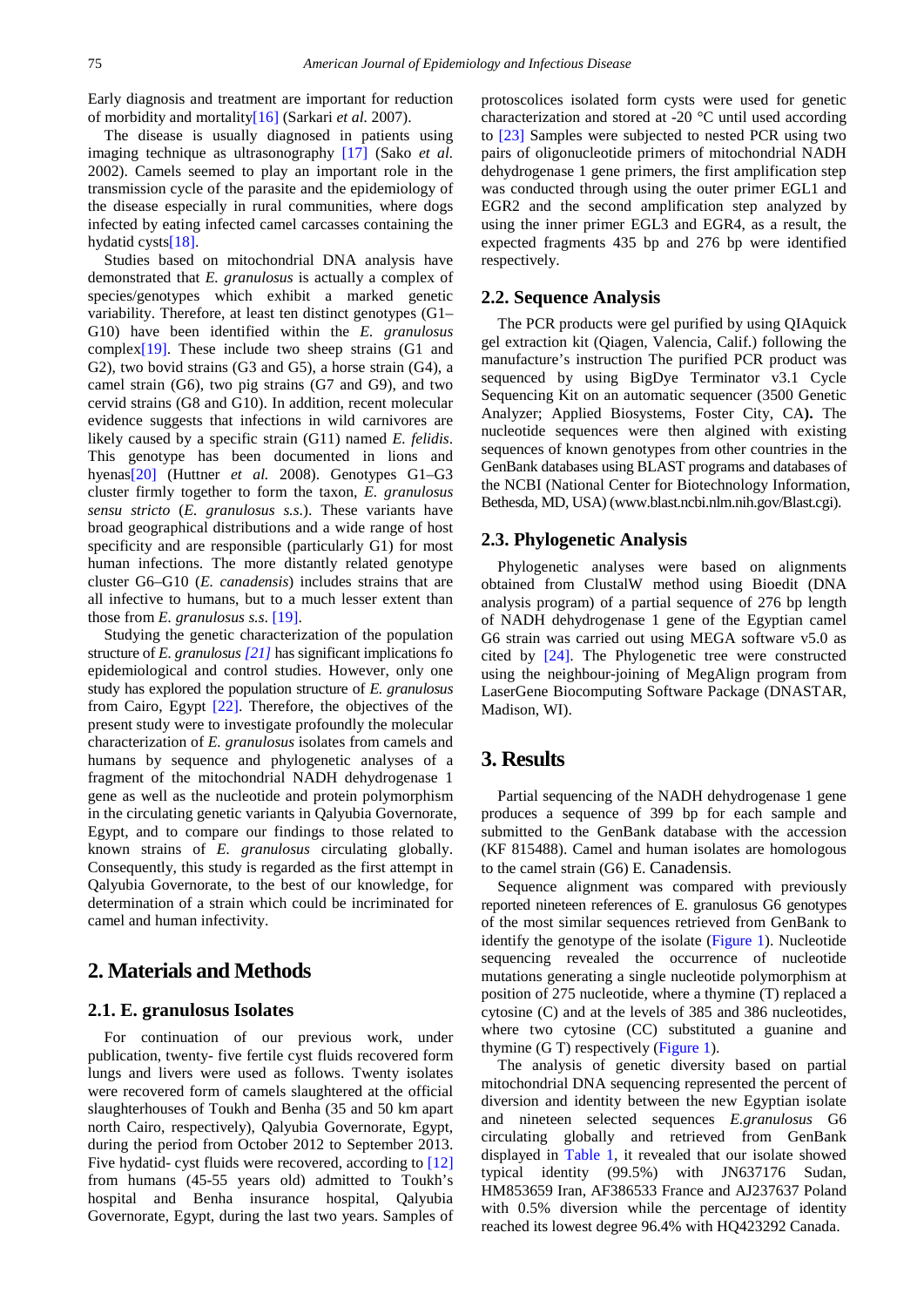<span id="page-2-0"></span>

| Majority                                   |                         | TATTATAGAGITAGTTATAGTATGCTTTCTGTGTTATGATTTTTAGCTGCTTCTAGAATTTCTAGGTATTCCTTGTTGTG |         |             |        |             |         |                 |     |
|--------------------------------------------|-------------------------|----------------------------------------------------------------------------------|---------|-------------|--------|-------------|---------|-----------------|-----|
|                                            |                         | 90                                                                               | 100     | 110         | 120    | 130         | 140     | 150             | 160 |
|                                            |                         | . .                                                                              |         |             |        | -+--        |         | -+-             |     |
| KF815488 Egypt<br><b>JN637176 Sudan</b>    |                         |                                                                                  |         |             |        |             |         |                 |     |
| <b>EMB53659 Iran</b>                       |                         |                                                                                  |         |             |        |             |         |                 |     |
| AF386533 France                            | AJ237637 POLANDAJ237637 |                                                                                  |         |             |        |             |         |                 |     |
| HM853661 Iran                              |                         |                                                                                  |         |             |        |             |         |                 |     |
| JX266798 Poland                            | JQ356725 France25       |                                                                                  |         |             |        |             |         |                 |     |
| AJ237975 Poland                            |                         |                                                                                  |         |             |        |             |         |                 |     |
| AJ241210 Poland<br>AJ241188 Poland         |                         |                                                                                  |         |             |        |             |         |                 |     |
| AJ241182 Poland2                           |                         |                                                                                  |         |             |        |             |         |                 |     |
| AJ237638 Poland<br>AB235847 Japan          |                         |                                                                                  |         |             |        |             |         |                 |     |
| AJ241200 POLAND                            |                         |                                                                                  |         |             |        |             |         |                 |     |
| AB745463 Japan<br>AF525297 Finland         |                         |                                                                                  |         |             |        |             |         |                 |     |
| <b>HQ423294 Canada</b>                     |                         |                                                                                  |         |             |        |             |         |                 |     |
| AB235848 Japan8<br>HQ423292 Canada         |                         |                                                                                  |         |             |        |             |         | $T - 1 - 1 - 1$ |     |
|                                            |                         |                                                                                  |         |             |        |             |         |                 |     |
| Majority                                   |                         | TACTGGTTGGGGTAGTTACAATAGTTATTCTTTTTTAAGGTCGGTTCGATGTGCTTTGGATCTGTTAGGTTTGAGGCTT  |         |             |        |             |         |                 |     |
|                                            |                         | 170                                                                              | 180     | 190         | 200    | 210         | 220     | 230             | 240 |
|                                            |                         |                                                                                  |         |             |        |             |         |                 |     |
| KF815488 Egypt<br>JN637176 Sudan           |                         |                                                                                  |         |             |        |             |         |                 |     |
| <b>HM853659 Iran</b>                       |                         |                                                                                  |         |             |        |             |         |                 |     |
| AF386533 France                            | AJ237637 POLANDAJ237637 |                                                                                  |         |             |        |             |         |                 |     |
| <b>HM853661 Iran</b>                       |                         |                                                                                  |         |             |        |             |         |                 |     |
| JX266798 Poland                            | JQ356725 France25       |                                                                                  |         |             |        |             |         |                 |     |
| AJ237975 Poland                            |                         |                                                                                  |         |             |        |             |         |                 |     |
| AJ241210 Poland                            |                         |                                                                                  |         |             |        |             |         |                 |     |
| <b>AJ241188 Poland</b><br>AJ241182 Poland2 |                         |                                                                                  |         |             |        |             |         |                 |     |
| AJ237638 Poland                            |                         |                                                                                  |         |             |        |             |         |                 |     |
| AB235847 Japan<br>AJ241200 POLAND          |                         |                                                                                  |         |             |        |             |         |                 |     |
| AB745463 Japan                             |                         | $\ldots$ . $C_{n}$ , $T$ .                                                       |         |             |        |             |         |                 |     |
| AF525297 Finland<br><b>EQ423294 Canada</b> |                         | .G. C. . T<br>.G.<br>$\ldots$ $T$ .                                              |         |             |        |             |         |                 |     |
| AB235848 Japan8                            |                         | G.                                                                               | .т      |             |        |             |         |                 |     |
| <b>EQ423292 Canada</b>                     |                         |                                                                                  |         |             |        |             |         |                 |     |
|                                            |                         |                                                                                  |         |             |        |             |         |                 |     |
| Majority                                   |                         |                                                                                  |         |             |        |             |         |                 |     |
|                                            |                         |                                                                                  |         |             |        |             |         | ----+---------+ |     |
|                                            |                         | 250                                                                              | 260     | 270         | 280    | 290         | 300     | 310             | 320 |
| KF815488 Egypt                             |                         |                                                                                  |         |             |        |             |         |                 |     |
| JN637176 Sudan                             |                         |                                                                                  |         |             |        |             |         |                 |     |
| HM853659 Iran<br>AF386533 France           |                         |                                                                                  |         |             |        |             |         |                 |     |
|                                            | AJ237637 POLANDAJ237637 |                                                                                  |         |             |        |             |         |                 |     |
| HM853661 Iran                              | JQ356725 France25       |                                                                                  |         |             |        |             |         |                 |     |
| JX266798 Poland                            |                         |                                                                                  |         |             |        |             |         |                 |     |
| AJ237975 Poland<br>AJ241210 Poland         |                         |                                                                                  |         |             |        |             |         |                 |     |
| AJ241188 Poland                            |                         |                                                                                  |         |             |        |             |         |                 |     |
| AJ241182 Poland2<br>AJ237638 Poland        |                         |                                                                                  |         |             |        |             |         |                 |     |
| AB235847 Japan                             |                         |                                                                                  |         |             |        |             |         |                 |     |
| AJ241200 POLAND<br>AB745463 Japan          |                         |                                                                                  |         |             |        |             |         |                 |     |
| AF525297 Finland                           |                         |                                                                                  |         |             |        |             |         |                 |     |
| <b>HQ423294 Canada</b>                     |                         |                                                                                  |         |             |        |             |         |                 |     |
| AB235848 Japan8<br><b>FQ423292 Canada</b>  |                         |                                                                                  |         |             |        |             |         |                 |     |
|                                            |                         |                                                                                  |         |             |        |             |         |                 |     |
| Majority                                   |                         |                                                                                  |         |             |        |             |         |                 |     |
|                                            |                         | 330                                                                              | 340     | 350         | 360    | 370         | 380     | 390             |     |
|                                            |                         | ----+--                                                                          | $-++--$ | $--- + ---$ | ---+-- | $--- + - -$ | ----+-- | $-+-$           |     |
| KF915488 Egypt<br>JN637176 Sudan           |                         |                                                                                  |         |             |        |             |         |                 |     |
| HM853659 Iran                              |                         |                                                                                  |         |             |        |             |         |                 |     |
| AF386533 France                            | AJ237637 POLANDAJ237637 |                                                                                  |         |             |        |             |         |                 |     |
| <b>HM853661 Iran</b>                       |                         |                                                                                  |         |             |        |             |         |                 |     |
| JX266798 Poland                            | JQ356725 France25       |                                                                                  |         |             |        |             |         |                 |     |
| AJ237975 Poland                            |                         |                                                                                  |         |             |        |             |         |                 |     |
| AJ241210 Poland<br>AJ241188 Poland         |                         |                                                                                  |         |             |        |             |         |                 |     |
|                                            | AJ241182 Poland2        |                                                                                  |         |             |        |             |         |                 |     |
| AJ237638 Poland                            |                         |                                                                                  |         |             |        |             |         |                 |     |
| AB235847 Japan<br>AJ241200 POLAND          |                         |                                                                                  |         |             |        |             |         |                 |     |
| AB745463 Japan                             |                         |                                                                                  |         |             |        |             |         |                 |     |
| EQ423294 Canada                            | AF525297 Finland        |                                                                                  |         |             |        |             |         |                 |     |
| AB235848 Japan8<br>EQ423292 Canada         |                         |                                                                                  |         |             |        |             |         |                 |     |

**Figure 1.** Nucleotide sequence alignment of NADH dehydrogenase 1 gene. Reference sequences for the NADH dehydrogenase 1 gene for the genotype G6 variant are shown with a random selection of isolate sequences beneath showing identity with the camel strain G6 genotype.Three nucleotides mutation in KF815488 Egypt at positions 275,385 and 386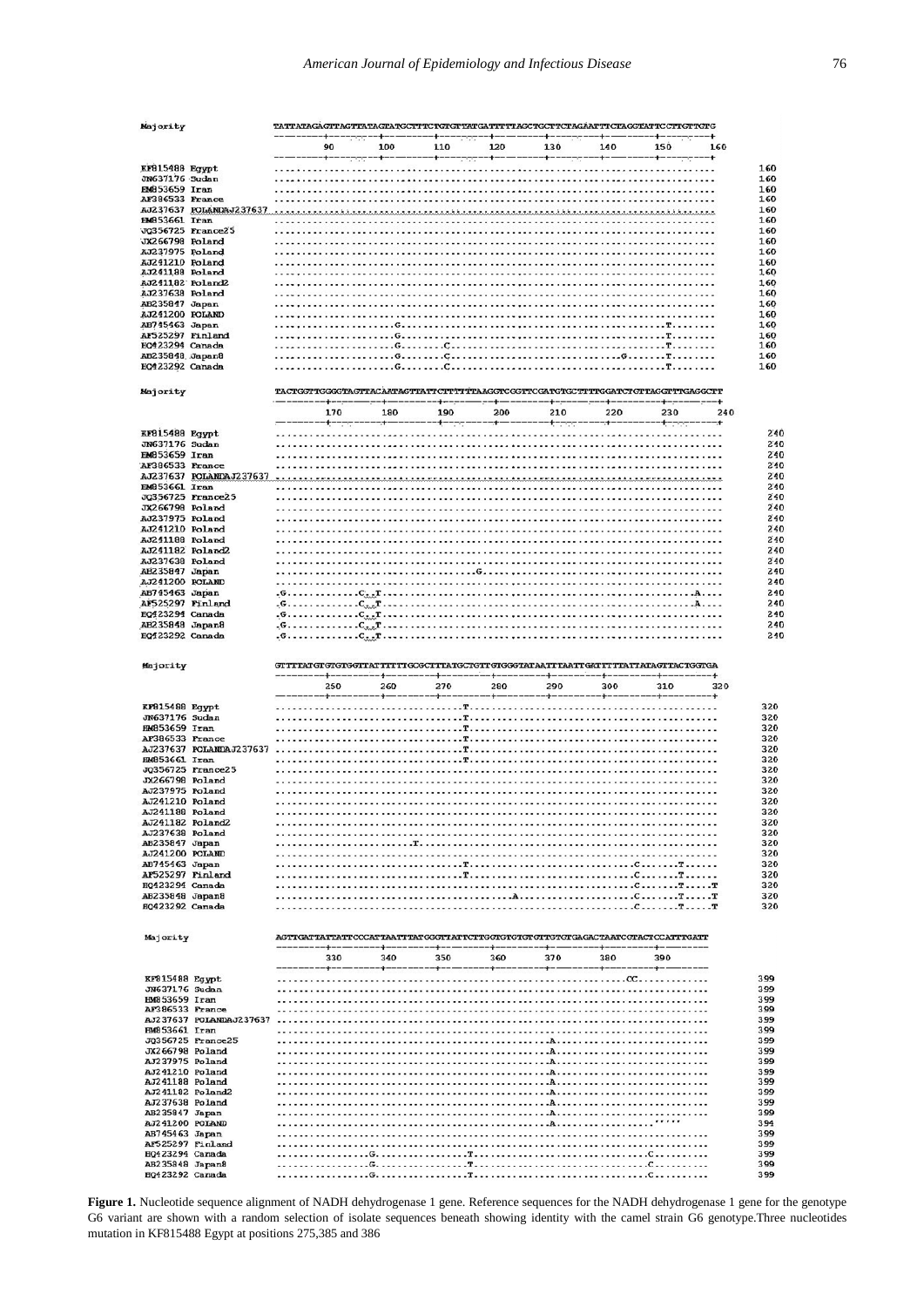<span id="page-3-0"></span>

|              |     |                |       |                |       |      |                |       |      | Percent Identity  |             |                  |       |      |           |      |            |      |      |      |              |          |
|--------------|-----|----------------|-------|----------------|-------|------|----------------|-------|------|-------------------|-------------|------------------|-------|------|-----------|------|------------|------|------|------|--------------|----------|
|              |     | $\overline{2}$ | 3     | $\overline{4}$ | 5     | 6    | $\overline{7}$ | 8     | 9    | 10                | 11          | 12               | 13    | 14   | 15        | 16   | 27         | 18   | 19   | 20   |              |          |
| 1            |     | 99.5           | 99.5  | 99.5           | 99.5  | 99.2 | 99.0           | 99.0  | 99.0 | 99.0              | 99.0        | 99.0             | 99.0  | 98.5 | 97.7      | 97.2 | 97.2       | 96.2 | 95.7 | 95.5 | 1            | KF825488 |
| $\mathbf{2}$ | 0.5 |                | 100.0 | 100.0          | 100.0 | 99.7 | 99.5           | 99.5  | 99.5 | 99.5              | 99.5        | 99.5             | 99.5  | 99.5 | 98.7      | 97.2 | 97.2       | 96.7 | 96.2 | 96.0 | $\mathbf{2}$ | JN637176 |
| 3            | 0.5 | 0.0            |       | 100.0          | 100.0 | 99.7 | 99.5           | 99.5  | 99.5 | 99.5              | 99.5        | 99.5             | 99.5  | 99.5 | 98.7      | 97.2 | 97.2       | 96.7 | 96.2 | 96.0 | 3            | HM853659 |
| 4            | 0.5 | 0.0            | 0.0   |                | 100.0 | 99.7 | 99.5           | 99.5  | 99.5 | 99.5              | 99.5        | 99.5             | 99.5  | 99.5 | 98.7      | 97.2 | 97.2       | 96.7 | 96.2 | 96.0 | 4            | AF386533 |
| 5            | 0.5 | 0.0            | 0.0   | 0.0            |       | 99.7 | 99.5           | 99.5  | 99.5 | 99.5              | 99.5        | 99.5             | 99.5  | 99.5 | 98.7 97.2 |      | 97.2       | 96.7 | 96.2 | 96.0 | 5            | AJ237637 |
| 6            | 0.8 | 0.3            | 0.3   | 0.3            | 0.3   |      | 99.2           | 99.2  | 99.2 | 99.2              | 99.2        | 99.2             | 99.2  | 98.7 | 98.0      | 97.5 | 97.5       | 96.5 | 96.0 | 95.7 | 6            | HM853661 |
| 7            | 1.0 | 0.5            | 0.5   | 0.5            | 0.5   | 0.8  |                | 100.0 |      | 100.0 100.0 100.0 |             | 100.0            | 100.0 | 99.5 | 98.7      | 97.2 | 97.2       | 96.7 | 96.2 | 96.0 | 7            | JO356723 |
| 8            | 1.0 | 0.5            | 0.5   | 0.5            | 0.5   | 0.8  | 0.0            |       |      | 100.0 100.0 100.0 |             | 100.0 100.0 99.5 |       |      | 98.7      | 97.2 | 97.2       | 96.7 | 96.2 | 96.0 | 8            | JX266798 |
| 9            | 1.0 | 0.5            | 0.5   | 0.5            | 0.5   | 0.8  | 0.0            | 0.0   |      |                   | 100.0 100.0 | 100.0 100.0      |       | 99.5 | 98.7      | 97.2 | 97.2       | 96.7 | 96.2 | 96.0 | 9            | AJ237975 |
| 10           | 1.0 | 0.5            | 0.5   | 0.5            | 0.5   | 0.8  | 0.0            | 0.0   | 0.0  |                   | 100.0       | 100.0 100.0 99.5 |       |      | 98.7 97.2 |      | 97.2       | 96.7 | 96.2 | 96.0 | 10           | AJ241210 |
| 11           | 1.0 | 0.5            | 0.5   | 0.5            | 0.5   | 0.8  | 0.0            | 0.0   | 0.0  | 0.0               |             | 100.0            | 100.0 | 99.5 | 98.7      | 97.2 | 97.2       | 96.7 | 96.2 | 96.0 | 11           | AJ241188 |
| 12           | 1.0 | 0.5            | 0.5   | 0.5            | 0.5   | 0.8  | 0.0            | 0.0   | 0.0  | 0.0               | 0.0         |                  | 100.0 | 99.5 | 98.7      | 97.2 | 97.2       | 96.7 | 96.2 | 96.0 | 12           | AJ241182 |
| 13           | 1.0 | 0.5            | 0.5   | 0.5            | 0.5   | 0.8  | 0.0            | 0.0   | 0.0  | 0.0               | 0.0         | 0.0              |       | 99.5 | 98.7      | 97.2 | 97.2       | 96.7 | 96.2 | 96.0 | 13           | AJ237638 |
| 14           | 1.5 | 1.0            | 1.0   | 1.0            | 1.0   | 1.3  | 0.5            | 0.5   | 0.5  | 0.5               | 0.5         | 0.5              | 0.5   |      | 98.2      | 96.7 | 96.7       | 96.2 | 95.7 | 95.5 | 14           | AB235847 |
| 15           | 1.0 | 0.5            | 0.5   | 0.5            | 0.5   | 0.8  | 0.0            | 0.0   | 0.0  | 0.0               | 0.0         | 0.0              | 0.0   | 0.5  |           | 95.9 | 95.9       | 95.4 | 94.9 | 94.7 | 15           | AJ241200 |
| 16           | 2.8 | 2.3            | 2.3   | 2.3            | 2.3   | 2.6  | 2.8            | 2.8   | 2.8  | 2.8               | 2.8         | 2.8              | 2.8   | 3.4  | 2.9       |      | 100.0 98.0 |      | 97.5 | 97.2 | 16           | AB745463 |
| 17           | 2.8 | 2.3            | 2.3   | 2.3            | 2.3   | 2.6  | 2.8            | 2.8   | 2.8  | 2.8               | 2.8         | 2.8              | 2.8   | 3.4  | 3.4       | 0.0  |            | 98.0 | 97.5 | 97.2 | 17           | AF525297 |
| 18           | 3.9 | 3.4            | 3.4   | 3.4            | 3.4   | 3.6  | 3.4            | 3.4   | 3.4  | 3.4               | 3.4         | 3.4              | 3.4   | 3.9  | 3.4       | 2.0  | 2.0        |      | 99.5 | 99.2 | 18           | HO423294 |
| 19           | 4.4 | 3.9            | 3.9   | 3.9            | 3.9   | 4.2  | 3.9            | 3.9   | 3.9  | 3.9               | 3.9         | 3.9              | 3.9   | 4.4  | 4.0       | 2.6  | 2.6        | 0.5  |      | 98.7 | 19           | AB235848 |
| 20           | 4.4 | 3.9            | 3.9   | 3.9            | 3.9   | 4.2  | 3.9            | 3.9   | 3.9  | 3.9               | 3.9         | 3.9              | 3.9   | 4.4  | 4.0       | 2.6  | 2.6        | 0.5  | 1.0  |      | 20           | AQ423292 |
|              | 1   | $\mathbf{2}$   | 3     | 4              | 5     | 6    | 7              | 8     | 9    | 10                | 11          | 12               | 13    | 14   | 15        | 16   | 27         | 18   | 19   | 20   |              |          |

**Table 1. The percent of diversion and identity between the new isolate sample from Egypt and nineteen selected sequences circulating globally from GenBank**

<span id="page-3-1"></span>

Figure 2. Phylogenetic tree sequences of Echinococcus granulosus (EG) from Egyptian camel and human and their relationship with reference sequences of other genotype G6 strain retrieved from GenBank. The tree analysis was obtained from partial sequence (276bp) from mitochondrial NADH dehydrogenase 1 gene. All isolates cluster with sequences belonging to the camel G6 genotype (Accession No. KF815488). A sequence aligned by Clustal W method and the tree was built by using MEGA5 software. Genetic distance is indicated below the tree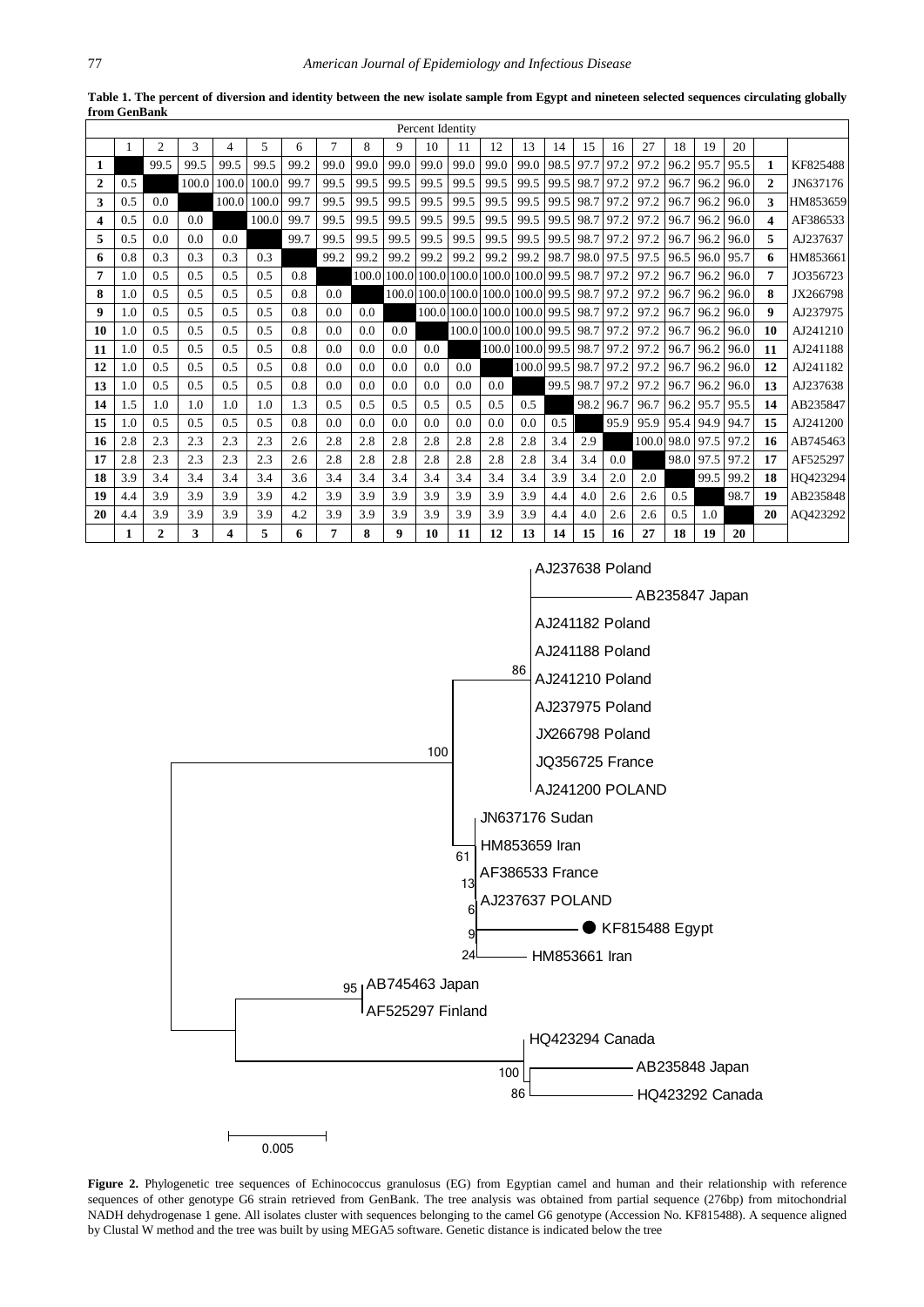Phylogenetic analysis showed a robust tree clustering all isolates with sequences belonging to the camel genotype (G6) variant with strong bootstrap values at relevant nodes. Phylogenetic tree shows the evolutionary relationship of the sequences in which the length of the horizontal line was proportional to the estimated genetic distance

between the sequences. Such tree indicated that the evolutionary distance between groups is very short [\(Figure 2\)](#page-3-1).

Protein sequence analysis indicated the presence of two mutations at the position of 92, where an Alanine (A) is changed to a Valine (V) and at the position of 129, where a Valine ( V) replaced by Proline (P) [\(Figure 3\)](#page-4-0).

<span id="page-4-0"></span>

| 60<br>20<br>30<br>40<br>55<br>1989<br>30<br>350<br>an annon ang an annon ang an annon ang an annon ag ann annon ag ann annon ag ann annon gwann annon g<br>KFS15455 Ervot<br>J8637176 Sudan<br>FRS 55659 Ires<br>Arsocias Franco<br>1,72 37637 POLLMD<br>MMS 53661 Iran<br>JUSSOTZS France<br>JEZ 66795 Poland<br>AJZ 37975 Poland<br>AJZ41Z10 Poland<br><b>LT241155 Poland</b><br>ATZ41152 Poland<br>1.7237635 Poland<br>Miz 35547 Japan<br>ATZ 41200 POLAND<br>55745463 James<br>50423294 Canada<br>anzasses Japan<br>VL CWILF FALYA VVSI I - LIFI IVIGI VIYYS B-FMSY SMCVC CWILI VLRLI<br>100<br>110<br>170<br>90<br>130<br>Kr815455 Krypt<br>JN637176 Sudan<br>MAS 53659 Iran<br>ATSB8533 France<br><b>ATLANTAST POINTS</b><br>MAS 53661 Iran<br>JUSSOTES France<br>JKZ 66795 Poland<br>Alz37975 Poland<br>AT241710 Poland<br>ATZA1155 Poland<br><b>ATZAILSZ Polared</b><br>AJ237635 Poland<br>332 35547 Japan<br>ATZ41200 POLAND<br>ANT-45463 Jaman<br>80423294 Canada<br>322 33545 Japan | Majority | EV VENIV YLVEC C--FN LWI IR LEWER I ISLW EVERLE YNF-L LLEFTL GEROC VLWIV YT IVI LE-GRE IWLLD LLGLR L |  |  |  |  |
|------------------------------------------------------------------------------------------------------------------------------------------------------------------------------------------------------------------------------------------------------------------------------------------------------------------------------------------------------------------------------------------------------------------------------------------------------------------------------------------------------------------------------------------------------------------------------------------------------------------------------------------------------------------------------------------------------------------------------------------------------------------------------------------------------------------------------------------------------------------------------------------------------------------------------------------------------------------------------------------------|----------|------------------------------------------------------------------------------------------------------|--|--|--|--|
|                                                                                                                                                                                                                                                                                                                                                                                                                                                                                                                                                                                                                                                                                                                                                                                                                                                                                                                                                                                                |          |                                                                                                      |  |  |  |  |
|                                                                                                                                                                                                                                                                                                                                                                                                                                                                                                                                                                                                                                                                                                                                                                                                                                                                                                                                                                                                |          |                                                                                                      |  |  |  |  |
|                                                                                                                                                                                                                                                                                                                                                                                                                                                                                                                                                                                                                                                                                                                                                                                                                                                                                                                                                                                                |          |                                                                                                      |  |  |  |  |
|                                                                                                                                                                                                                                                                                                                                                                                                                                                                                                                                                                                                                                                                                                                                                                                                                                                                                                                                                                                                |          |                                                                                                      |  |  |  |  |
|                                                                                                                                                                                                                                                                                                                                                                                                                                                                                                                                                                                                                                                                                                                                                                                                                                                                                                                                                                                                |          |                                                                                                      |  |  |  |  |
|                                                                                                                                                                                                                                                                                                                                                                                                                                                                                                                                                                                                                                                                                                                                                                                                                                                                                                                                                                                                |          |                                                                                                      |  |  |  |  |
|                                                                                                                                                                                                                                                                                                                                                                                                                                                                                                                                                                                                                                                                                                                                                                                                                                                                                                                                                                                                |          |                                                                                                      |  |  |  |  |
|                                                                                                                                                                                                                                                                                                                                                                                                                                                                                                                                                                                                                                                                                                                                                                                                                                                                                                                                                                                                |          |                                                                                                      |  |  |  |  |
|                                                                                                                                                                                                                                                                                                                                                                                                                                                                                                                                                                                                                                                                                                                                                                                                                                                                                                                                                                                                |          |                                                                                                      |  |  |  |  |
|                                                                                                                                                                                                                                                                                                                                                                                                                                                                                                                                                                                                                                                                                                                                                                                                                                                                                                                                                                                                |          |                                                                                                      |  |  |  |  |
|                                                                                                                                                                                                                                                                                                                                                                                                                                                                                                                                                                                                                                                                                                                                                                                                                                                                                                                                                                                                |          |                                                                                                      |  |  |  |  |
|                                                                                                                                                                                                                                                                                                                                                                                                                                                                                                                                                                                                                                                                                                                                                                                                                                                                                                                                                                                                |          |                                                                                                      |  |  |  |  |
|                                                                                                                                                                                                                                                                                                                                                                                                                                                                                                                                                                                                                                                                                                                                                                                                                                                                                                                                                                                                |          |                                                                                                      |  |  |  |  |
|                                                                                                                                                                                                                                                                                                                                                                                                                                                                                                                                                                                                                                                                                                                                                                                                                                                                                                                                                                                                |          |                                                                                                      |  |  |  |  |
|                                                                                                                                                                                                                                                                                                                                                                                                                                                                                                                                                                                                                                                                                                                                                                                                                                                                                                                                                                                                |          |                                                                                                      |  |  |  |  |
|                                                                                                                                                                                                                                                                                                                                                                                                                                                                                                                                                                                                                                                                                                                                                                                                                                                                                                                                                                                                |          |                                                                                                      |  |  |  |  |
|                                                                                                                                                                                                                                                                                                                                                                                                                                                                                                                                                                                                                                                                                                                                                                                                                                                                                                                                                                                                |          |                                                                                                      |  |  |  |  |
|                                                                                                                                                                                                                                                                                                                                                                                                                                                                                                                                                                                                                                                                                                                                                                                                                                                                                                                                                                                                |          |                                                                                                      |  |  |  |  |
|                                                                                                                                                                                                                                                                                                                                                                                                                                                                                                                                                                                                                                                                                                                                                                                                                                                                                                                                                                                                |          |                                                                                                      |  |  |  |  |
|                                                                                                                                                                                                                                                                                                                                                                                                                                                                                                                                                                                                                                                                                                                                                                                                                                                                                                                                                                                                |          |                                                                                                      |  |  |  |  |
|                                                                                                                                                                                                                                                                                                                                                                                                                                                                                                                                                                                                                                                                                                                                                                                                                                                                                                                                                                                                |          |                                                                                                      |  |  |  |  |
|                                                                                                                                                                                                                                                                                                                                                                                                                                                                                                                                                                                                                                                                                                                                                                                                                                                                                                                                                                                                |          |                                                                                                      |  |  |  |  |
|                                                                                                                                                                                                                                                                                                                                                                                                                                                                                                                                                                                                                                                                                                                                                                                                                                                                                                                                                                                                | Majority |                                                                                                      |  |  |  |  |
|                                                                                                                                                                                                                                                                                                                                                                                                                                                                                                                                                                                                                                                                                                                                                                                                                                                                                                                                                                                                |          |                                                                                                      |  |  |  |  |
|                                                                                                                                                                                                                                                                                                                                                                                                                                                                                                                                                                                                                                                                                                                                                                                                                                                                                                                                                                                                |          |                                                                                                      |  |  |  |  |
|                                                                                                                                                                                                                                                                                                                                                                                                                                                                                                                                                                                                                                                                                                                                                                                                                                                                                                                                                                                                |          |                                                                                                      |  |  |  |  |
|                                                                                                                                                                                                                                                                                                                                                                                                                                                                                                                                                                                                                                                                                                                                                                                                                                                                                                                                                                                                |          |                                                                                                      |  |  |  |  |
|                                                                                                                                                                                                                                                                                                                                                                                                                                                                                                                                                                                                                                                                                                                                                                                                                                                                                                                                                                                                |          |                                                                                                      |  |  |  |  |
|                                                                                                                                                                                                                                                                                                                                                                                                                                                                                                                                                                                                                                                                                                                                                                                                                                                                                                                                                                                                |          |                                                                                                      |  |  |  |  |
|                                                                                                                                                                                                                                                                                                                                                                                                                                                                                                                                                                                                                                                                                                                                                                                                                                                                                                                                                                                                |          |                                                                                                      |  |  |  |  |
|                                                                                                                                                                                                                                                                                                                                                                                                                                                                                                                                                                                                                                                                                                                                                                                                                                                                                                                                                                                                |          |                                                                                                      |  |  |  |  |
|                                                                                                                                                                                                                                                                                                                                                                                                                                                                                                                                                                                                                                                                                                                                                                                                                                                                                                                                                                                                |          |                                                                                                      |  |  |  |  |
|                                                                                                                                                                                                                                                                                                                                                                                                                                                                                                                                                                                                                                                                                                                                                                                                                                                                                                                                                                                                |          |                                                                                                      |  |  |  |  |
|                                                                                                                                                                                                                                                                                                                                                                                                                                                                                                                                                                                                                                                                                                                                                                                                                                                                                                                                                                                                |          |                                                                                                      |  |  |  |  |
|                                                                                                                                                                                                                                                                                                                                                                                                                                                                                                                                                                                                                                                                                                                                                                                                                                                                                                                                                                                                |          |                                                                                                      |  |  |  |  |
|                                                                                                                                                                                                                                                                                                                                                                                                                                                                                                                                                                                                                                                                                                                                                                                                                                                                                                                                                                                                |          |                                                                                                      |  |  |  |  |
|                                                                                                                                                                                                                                                                                                                                                                                                                                                                                                                                                                                                                                                                                                                                                                                                                                                                                                                                                                                                |          |                                                                                                      |  |  |  |  |
|                                                                                                                                                                                                                                                                                                                                                                                                                                                                                                                                                                                                                                                                                                                                                                                                                                                                                                                                                                                                |          |                                                                                                      |  |  |  |  |
|                                                                                                                                                                                                                                                                                                                                                                                                                                                                                                                                                                                                                                                                                                                                                                                                                                                                                                                                                                                                |          |                                                                                                      |  |  |  |  |
|                                                                                                                                                                                                                                                                                                                                                                                                                                                                                                                                                                                                                                                                                                                                                                                                                                                                                                                                                                                                |          |                                                                                                      |  |  |  |  |
|                                                                                                                                                                                                                                                                                                                                                                                                                                                                                                                                                                                                                                                                                                                                                                                                                                                                                                                                                                                                |          |                                                                                                      |  |  |  |  |
|                                                                                                                                                                                                                                                                                                                                                                                                                                                                                                                                                                                                                                                                                                                                                                                                                                                                                                                                                                                                |          |                                                                                                      |  |  |  |  |
|                                                                                                                                                                                                                                                                                                                                                                                                                                                                                                                                                                                                                                                                                                                                                                                                                                                                                                                                                                                                |          |                                                                                                      |  |  |  |  |
|                                                                                                                                                                                                                                                                                                                                                                                                                                                                                                                                                                                                                                                                                                                                                                                                                                                                                                                                                                                                |          |                                                                                                      |  |  |  |  |
|                                                                                                                                                                                                                                                                                                                                                                                                                                                                                                                                                                                                                                                                                                                                                                                                                                                                                                                                                                                                |          |                                                                                                      |  |  |  |  |

**Figure 3.** Protein sequence alignment of *E. granulosus* obtained from partial sequencing of NADH dehydrogenase 1 gene sequences aligned by MEGA5 with known strains sequences G6 in GenBank. Tow mutations in amino acids of KF815488 Egypt at positions 92 and 129

# **4. Discussion**

Unilocular hydatidosis is a zoonotic parasitic disease representing a major public health problem in many countries around the world, including Egypt. Close relationships between dogs and humans appear to correlate with the high prevalence of the disease in endemic areas [\[18\]](#page-7-11) and camel is an influential reservoir of the disease.

We selected the universal primers based on the highly conserved NADH dehydrogenase 1 gene [\[25\]](#page-7-18) and our data indicated that the purified and partially sequenced PCR products generated 399 bp of NADH dehydrogenase 1 gene. The sequences were aligned by cluster grouping where the clusters aligned the most similar sequences firstly then progressively more distant groups of sequences until the global alignment was obtained. The NCBI-BLAST search found that our isolates are (100%) homologues to the genotype *E. canadensis* (G6) and its accession number is KF 815488.

Analogous to our findings, recent studies indicated that the camel strain was reported to be the most predominant (100%) among camels in Cairo, Egypt [\[22\]](#page-7-15) and many African countries, such as Libya, Tunisia, Algeria, Sudan, and Mauritania [\(Table 2\)](#page-5-0). In contrary, it has fewer existence in different countries worldwide [\(Table 3\)](#page-5-1). *E. canadensis* G6 also infects sheep, goat, and cattle [\(Table 2](#page-5-0) and [Table 3\)](#page-5-1). Taking together, these features provide strong evidence that camels play an important role for the maintenance of the *Echinococcus* life cycle in livestock intermediate hosts in Africa and Asia. On the contrary, camels appear to be suitable hosts for *E. granulosus* G1 infections (in Tunisia and Pakistan) and for G1, G3, G6, and G7 (in Iran) [\(Table 2](#page-5-0) and [Table 3\)](#page-5-1).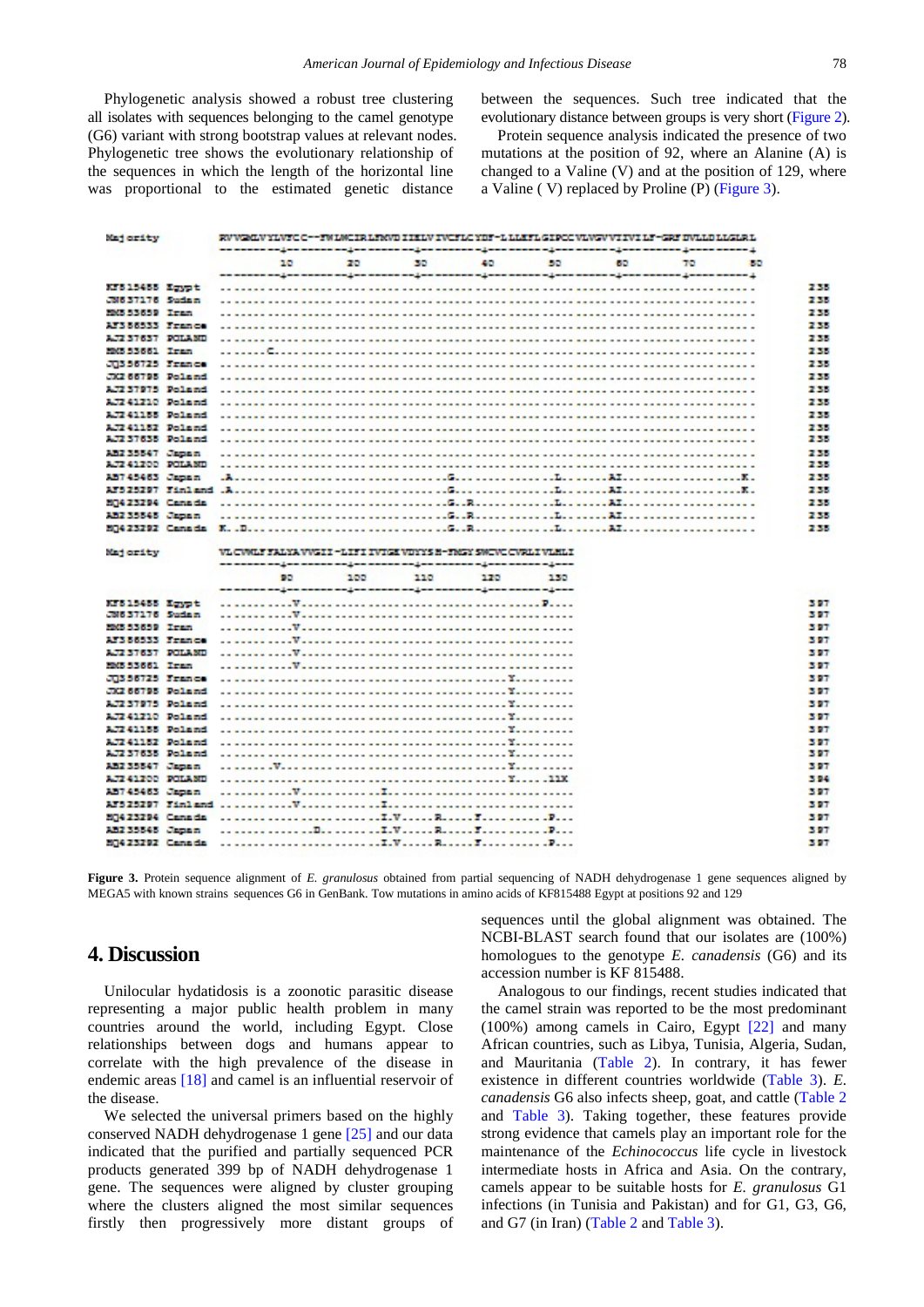<span id="page-5-0"></span>

| Location   | Origin | No. isolates   | Gene markers                       | Genotype frequency (%)                           | Reference         |
|------------|--------|----------------|------------------------------------|--------------------------------------------------|-------------------|
| Egypt      | Camels | 20             | nad1                               | G6 (100%)                                        | The present study |
|            | Camels | 47             | 12S rRNA                           | G6 (100%)                                        | $[22]$            |
|            | Pigs   | 6              | 12S rRNA                           | G6 (100%)                                        | $[22]$            |
| Libya      | Camels | 83             | cox1 and nad1                      | G6 (100%)                                        | $[27]$            |
| Algeria    | Camels | 6              | bg $1/3$ , $\cos 1$ and nad 1      | G6(100%)                                         | $[27]$            |
|            | Camels | 10             | $\cos l$ , nad1, act2 and hbx2     | $G6 (66.6\%)$ ; $G1 (16.7\%)$ ; $G2 (16.7\%)$    | $[28]$            |
| Tunisia    | Camels | 3              | $\cos 1$                           | G6(100%)                                         | $[29]$            |
|            | Camels | 13             | $\cos 1$                           | G1(100%)                                         | $[30]$            |
| Sudan      | Camels | 35             | 12S rRNA, cox1 and nad1            | G6-G7 (100%)                                     | $[31]$            |
|            | Camels | 61             | nad1                               | G6 (100%)                                        | $[23]$            |
|            | Camels | 207            | 12S rRNA, cox1 and nad1            | G6-G7 (100%)                                     | $[1]$             |
|            | Camels | 30             | cox1 and nad1                      | G6 (100%)                                        | $[2]$             |
|            | Sheep  | 3              | 12S rRNA, cox1 and nad1            | G6-G7 (100%)                                     | $[31]$            |
|            | Sheep  | 111            | 12S rRNA, cox1 and nad1            | G6-G7 (100%)                                     | $[1]$             |
|            | Sheep  | 28             | cox1 and nad1                      | G6 (100%)                                        | $[2]$             |
|            | Goats  | 65             | 12S rRNA, cox1 and nad1            | G6-G7 (100%)                                     | $[1]$             |
|            | Cattle | 8              | 12S rRNA, cox1 and nad1            | $G6-G7 (75.0\%)$ ; $G5 (25.0\%)$                 | $[31]$            |
|            | Cattle | 107            | 12S rRNA, cox1 and nad1            | $G6-G7 (99.1\%)$ ; $G5 (0.9\%)$                  | $[1]$             |
|            | Cattle | 62             | cox1 and nad1                      | G6(100%)                                         | $[2]$             |
| Mauritania | Camels | 3              | bg $1/3$ , $\cos l$ and $\eta$ adl | G6 (100%)                                        | $[32]$            |
|            | Camels | $\mathbf{1}$   | 12S rRNA                           | $G6-G7(100%)$                                    | $[33]$            |
|            | Cattle | 20             | bg $1/3$ , $\cos 1$ and $\eta$ adl | G6 (100%)                                        | $[32]$            |
|            | Camels | 17             | cox1, nad1, act2 and hbx2          | G6 (100%)                                        | $[33]$            |
| Kenya      | Sheep  | 69             | nad1                               | G6(1.4%)                                         | $[34]$            |
|            | Goat   | 15             | nad1                               | G6(26.7%)                                        | $[34]$            |
|            | Pigs   | $\overline{4}$ | 12S rRNA, cox1 and nad1            | G1 $(50.0\%)$ ; G6-G7 $(25.0\%)$ ; G5 $(25.0\%)$ | [31]              |

**Table 2. Molecular epidemiology of cystic echinococcosis of animals reported in different African countries (2000 onwards)**

Act2: nuclear actin 2; bg 1/3: Echinococcus genus-specific genomic DNA; *cox1*: mitochondrial cytochrome c oxidase subunit 1; *hbx*2: nuclear homeobox 2; ITS1: ribosomal internal transcribed spacer 1; *nad1*: mitochondrial NADH dehidrogenase subunit 1; 12S rRNA: mitochondrial 12S small subunit ribosomal RNA.

| Table 3. Molecular epidemiology of cystic echinococcosis of animals reported in different countries (2000 onwards). |  |  |  |  |  |
|---------------------------------------------------------------------------------------------------------------------|--|--|--|--|--|
|---------------------------------------------------------------------------------------------------------------------|--|--|--|--|--|

<span id="page-5-1"></span>

| Country       | Origin | No. isolates | Gene markers                  | Genotype frequency (%)                        | Reference |
|---------------|--------|--------------|-------------------------------|-----------------------------------------------|-----------|
| Asia          |        |              |                               |                                               |           |
| Iran          | Camels | 32           | <b>ITS1 DNA</b>               | G1 $(25.0\%)$ ; G6 $(75.0\%)$                 | $[35]$    |
|               | Camels | 2            | <b>ITS1 DNA</b>               | Likely G6-G7 (100%)                           | [36]      |
|               | Camels | 19           | cox1 and nad1                 | G1-G3 $(68.4\%)$ ; G6-G10 $(31.6\%)$          | $[37]$    |
|               | Camels | 18           | <b>ITS1 DNA</b>               | G1 $(66.7\%)$ ; G6 $(33.3\%)$ ;               | $[37]$    |
|               | Camels | 26           | cox1, nad1, ITS1 DNA          | G1 $(34.6\%)$ ; G6 $(65.4\%)$                 | $[38]$    |
|               | cattle | 14           | cox1, nad1, ITS1 DNA          | G1 $(64.3\%)$ ; G6 $(35.7\%)$                 | $[38]$    |
|               | Camels | 9            | $\cos l$ and $\eta$ adl       | G1 $(44.4\%)$ ; G3 $(22.2\%)$ ; G7 $(33.3\%)$ | $[39]$    |
|               | camels | 43           | cox1, nad1, atp6 and 12S rRNA | G1 $(88.4\%)$ ; G6 $(11.6\%)$                 | [40]      |
|               | Camels | 19           | $\cos l$ and $\eta$ nad l     | G1 $(26.3\%)$ ; G3 $(42.1\%)$ ; G6 $(31.6\%)$ | $[41]$    |
| Pakistan      | Camels | 5            | $\cos l$                      | G1(100%)                                      | $[42]$    |
| America       |        |              |                               |                                               |           |
| Mexico        | Pigs   | 7            | cox1, ITS1 DNA                | $G6-G7(100%)$                                 | [43]      |
| Argentina     | goats  | 3            | $\cos l$ , mdh                | $G6(100\%)$                                   | $[44]$    |
| <b>Europe</b> |        |              |                               |                                               |           |
| Lithuania     | Cattle | 1            | $\cos l$                      | $G6-G7(100%)$                                 | $[45]$    |
|               | Pigs   | $\tau$       | $\cos l$                      | $G6-G7(100%)$                                 | $[46]$    |

*Atp6*: mitochondrial ATP synthase subunit 6; *cox1:* mitochondrial cytochrome c oxidase subunit 1; ITS1: ribosomal internal transcribed spacer 1; *mdh:* cytosolic malate dehydrogenase; *nad1*: mitochondrial NADH dehidrogenase subunit 1; 12S rRNA: mitochondrial 12S small subunit ribosomal RNA.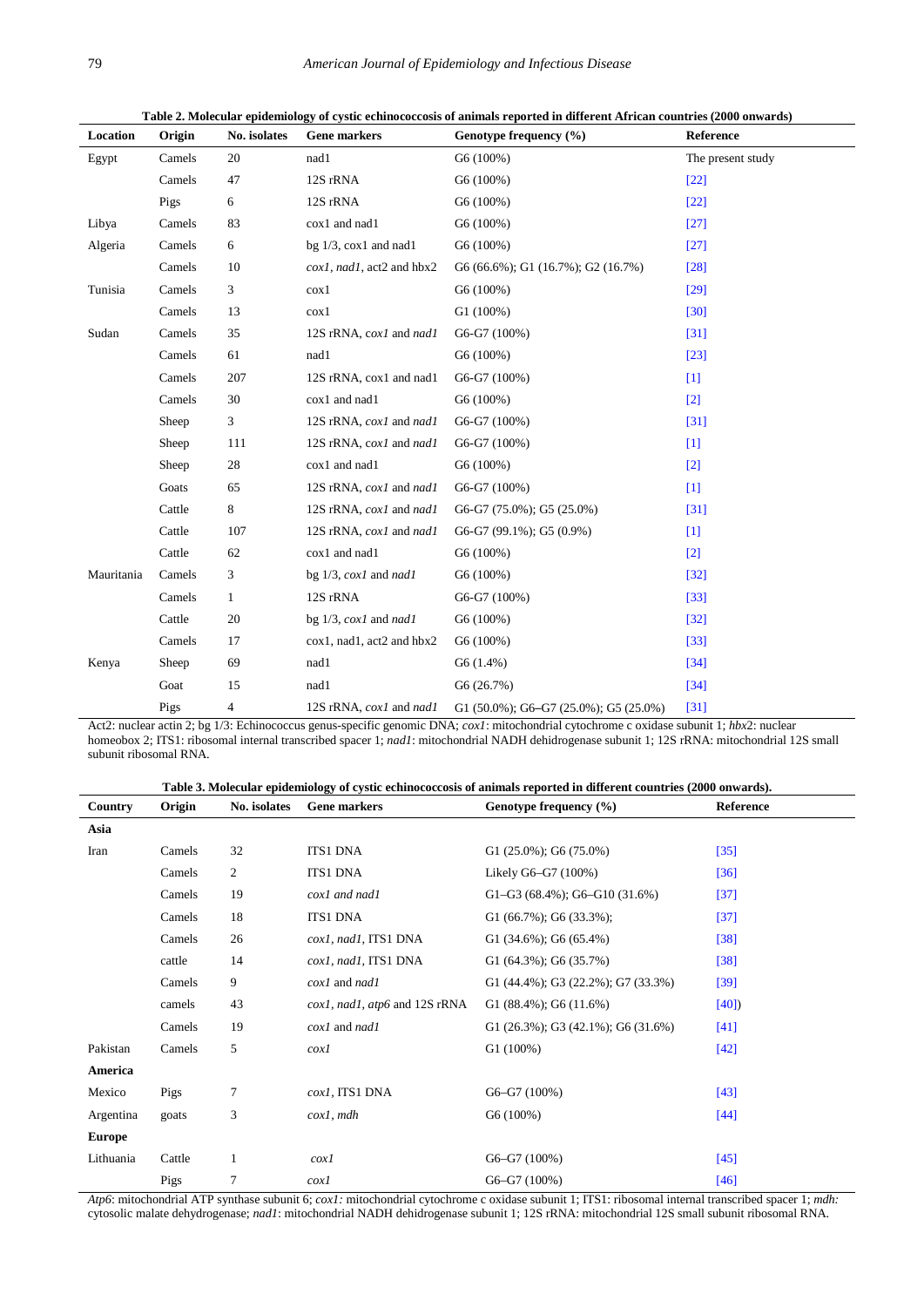Molecular epidemiological data in African pigs are recently only available from Egypt and Kenya. In Egypt, all swine isolates were identified as *E. canadensis* G6) [\[22\],](#page-7-15) whereas Kenyan pigs were demonstrated to be predominantly infected with *E. granulosus s.s.* (genotype frequency: 50%), *E. canadensi*s G6–G7, and *E. ortleppi* being responsible for 25% of the total infections each [\[31\].](#page-7-23)

The exclusive finding of the G6 variant in all camel and human isolates in Qalyubia Governorate, Egypt indicates the presence of a predominant transmission cycle in which the camel strain exist. Our findings confirms a previous study done using RAPD-PCR for characterization of human and animal hydatid cysts, it has been shown that human and camel isolates were the most related pair and camels are important hosts for the transmission of human

hydatidosis (Azab *et al.* 2004) [\[47\].](#page-8-14) Similarly, performing the cycle sequencing and nucleotide sequence analysis identified the G6 genotype in 30 (96.8%) out of 31 human isolates in Cairo, Egypt) [\[22\].](#page-7-15)

Although the camel strain G6 is traditionally considered as less infective to humans [\[48,49\]](#page-8-15) recent molecular findings [\[29\],](#page-7-21) [\[23\]](#page-7-16) and [\[22\]](#page-7-15) as well as ours suggest that the prevalence of infection of this genotype may be higher than previously thought. Among the ten genotypes of *E. granulosus* (EG) recognized worldwide, only 5 strains were known to infect humans including G1, G2, G5, G6, and G7 strains [\(Table 4\)](#page-6-0). The most frequent strain associated with human CE appears to be the sheep strain (G1) and the highest rates of infection are recorded in communities involved in extensive sheep farming [\[50\].](#page-8-16)

**Table 4. Molecular epidemiology of cystic echinococcosis of humans in different countries (2000 onwards)**

<span id="page-6-0"></span>

| Country      | No. isolates | <b>Gene markers</b>  | Genotype frequency (%)                         | <b>Reference</b>  |
|--------------|--------------|----------------------|------------------------------------------------|-------------------|
| Egypt        | 5            | nad1                 | G6(100%)                                       | The present study |
|              | 31           | nad1                 | $G1(3.2\%)$ ; $G6(96.8\%)$                     | $[22]$            |
| Tunisia      | 11           | $\cos l$             | G1(100)                                        | $[29]$            |
| Sudan        | 3            | nadl                 | G6 (100%)                                      | $[23]$            |
| Kenya        | 59           | $\cos l$ , nad $l$   | $G1(83\%)$ ; $G6(17\%)$                        | $[49]$            |
| South Africa | 32           | nad1, 125 rRNA       | G1-G3 $(81\%)$ ; G6/G7 $(16\%)$ ; G5 $(3\%)$ . | $[51]$            |
| Iran         | 31           | cox1, nad1, ITS1 DNA | G1 $(80.6\%)$ ; G6 $(19.4\%)$                  | [39]              |
|              | 4            | <b>ITS1 DNA</b>      | $G1-G3(100%)$                                  | $[52]$            |
| Poland       | 30           | nad1                 | G7 (100%)                                      | $[53]$            |
| Peru         | 20           | $\cos l$             | $G1(95\%)$ ; $G6(5\%)$                         | $[48]$            |

*cox1:* mitochondrial cytochrome c oxidase subunit 1; ITS1: ribosomal internal transcribed spacer 1; *nad1:* mitochondrial NADH dehydrogenase subunit 1; 12S rRNA: mitochondrial 12S small subunit ribosomal RNA.

Sequencing of our samples revealed mutations in three nucleotides generating a change at the level of 275 nucleotide, where a T replaced a C Similar mutation had been recorded for strains isolated from Sudan, Iran, France, and Poland [\(Figure 1\)](#page-2-0). In addition, our isolate revealed two other mutations at the levels of 385 and 386 nucleotides, where CC substituted GT. These mutations did not express in the previously mentioned international isolates. In contrary to our finding, the solely recorded Egyptian G6 strain isolated by [\[22\]](#page-7-15) pointed out to the presence of a substitution of one nucleotide at the site number 207, in which a C is substituted by a T, after examining another mitochondrial gene, 12S rRNA.

Our isolate showed 99.5% identity with similar isolates from Sudan, Iran, France, and Poland. On the other hand, our isolate expressed 96.6% identity with that of the Canadian isolate [\(Table 1\)](#page-3-0). On comparing the obtained nucleotide sequences (of mitochondrial 12S rRNA gene) of the only isolated Egyptian strain by [\[22\]](#page-7-15) (Genbank ID: GQ476732–GQ476735) with that of the Argentinean G6 reference strain (GenBank accession no. AB208063), 100% identity was found.

Phylogenetic analysis showed that our isolates clustered with *E. canadensis* (G6) and revealed that KF815488 Egypt put in the same category with JN637176 Sudan, HM853659 Iran, AF386533 France and AJ237637 Poland. Phylogenetic tree indicated that the evolutionary distance between groups is very short, suggesting that the genetic divergence is recent.

Nucleotide mutations are translated to mutations in the protein sequence as our data refer to the presence of a V instead of an A, at the level of 92, and a P instead of a V, at the position 129. Similar V replacement at the site of number 92 had been recorded in Sudan, France, Poland, and Iran [\(Figure 3\)](#page-4-0).

Our findings of nucleotide and protein mutations explain the higher human infectivity (100%) of G6 as all collected hydatid cysts of camels and humans were fertile. This is of great epidemiological importance as the fertile hydatid cysts are responsible for progression of the life cycle and acting as a reservoir for human [\[54\]](#page-8-21) The occurrence of mutations explains why the camel strain (G6 genotype) appears to affect humans in certain geographical areas but not others. Similar finding had been recorded [\[55\]](#page-8-22)

The extensive intraspecific variation in *E. granulosus* is associated with change in the life cycle pattern, host specificity, geographical distribution, transmission dynamics, infectivity to human, antigenicity, and sensitivity to chemotherapy [\[21,56\].](#page-7-14)

# **5. Conclusion**

For the first time in Qalyubia, Egypt, we successfully investigated the molecular characterization of *Echinococcus* genotype and highlighted the polymorphism of nucleotide and protein mutations of *E. canadensis* (G6) in camels and human patients which could explain the increased infectivity to humans. Our record of a single genotype, G6, suggests that similar mechanisms are responsible for its persistence in the endemic areas. Such epidemiological data could guide the application of efficient control strategies of CE in Egypt.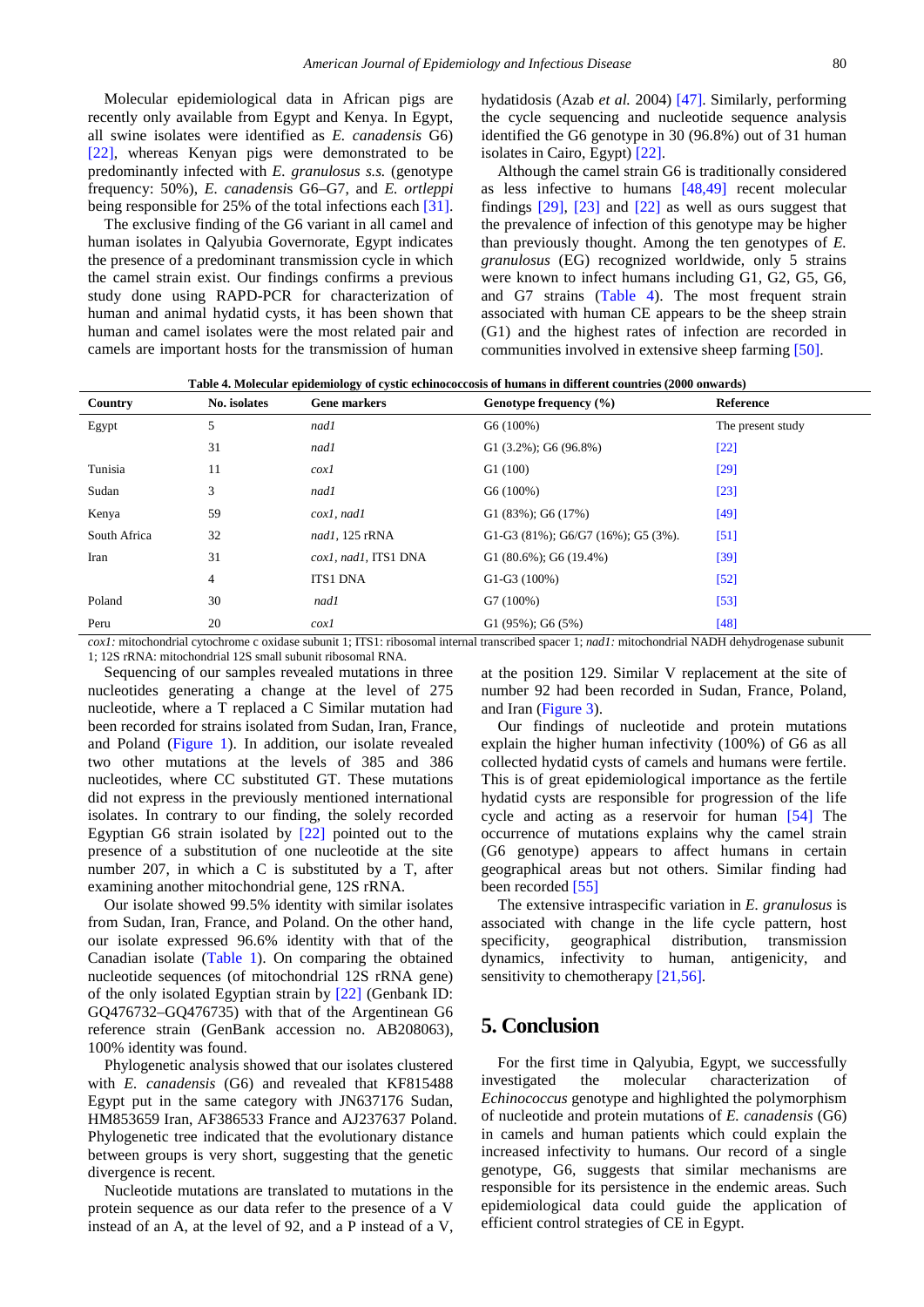# **6. Further Studies**

Our study may provide a foundation for future epidemiological studies on the transmission dynamics of the parasite as well as studying the function of malformed proteins and their efficacy on the infectivity of CE in different intermediate hosts as well as their effect on the sensitivity to chemotherapeutic agents.

## **Acknowledgment**

The authors are very grateful to Dr. Ehab M. Abdel-Fattah, Senior consultant of General and Oncology Surgery (Benha Insurance hospital, Qalyubia, Egypt) for his help in supplied human hydatid fluids.

## **References**

- <span id="page-7-0"></span>[1] Omer, R.A., Dinkel, A., Romig, T., Mackenstedt, U., Elnahas, A.A., Aradaib, I.E., Ahmed, M.E., Elmalik, K.H., Adam, A. (2010). A molecular survey of cystic echinococcosis in Sudan. *Veterinary Parasitology* 169, 340-346.
- <span id="page-7-24"></span>[2] Ibrahim, K., Thomas, R., Peter, K. and Omer, R.A. (2011). A molecular survey on cystic echinococcosis in Sinnar area,Blue Nile state (Sudan). *Chinese Medical Journal* (Engl.) 124, 2829- 2833.
- [3] Salih, M., Degefu, H. and Yohannes, M. (2011). Infection rates. cyst fertility and larval viability of hydatid dsease in camels (*Camelus dromedarius*) from Borena, Kereyu and Harar aeas of Ethiopia. *Global Veterinaria* **7**, 518-522.
- <span id="page-7-1"></span>[4] Sadjjadi, M.S. (2006). Present situation of echinococcosis in the Middle East and Arabic North Africa. *Parasitology international*  55 (S3), 197-202.
- [5] Njoroge, E.M., Mbithi, P.M., Gathuma, J.M., Wachira, T.M., Gathura, P.B., Magambo, J.K. and Zeyhle, E. (2002). A study of cystic echinococcosis in slaughter animals in three selected areas of northern Turkana, Kenya. *Veterinary parasitology* 104, 85-91.
- <span id="page-7-2"></span>[6] Ahmadi, N.A. (2005). Hydatidosis in camels (*Camelus dromedarius*) and their potential role in the epidemiology of *Echinococcus granulosus* in Iran. *Journal of Helminthology* **79**, 119-125.
- [7] Torgerson, P.R., Oguljahan, B., Muminov, A.E., Karaeva, R.R., Kuttubaev, O.T., Aminjanov, M. and Shaikenov, B. (2006). Present situation of cystic echinococcosis in Central Asia. *Parasitology International* 55 (Suppl), S207-S212.
- [8] Ibrahim, M.M. (2010). Study of cystic echinococcosis in slaughtered animals in Al Baha region, Saudi Arabia: interaction between some biotic and abiotic factors. *Acta Tropica* 113, 26-33.
- [9] Epsinosa, S., Salas, A.M., Vargas, A. Freire, V., Diaz, E., Sánchez, G. and Venegas, J. (2014). Detection of G3 genotype of *Echinococcus granulosus* from hydatid cysts of Chilean cattle using COX1 and ND1 mitochondrial markers. *Parasitology Research* 113 (1), 139-147.
- <span id="page-7-3"></span>[10] Jenkins, D.J. (2006). *Echinococcus granulosus* in Australia, widespread and doing well! *Parasitology International* 55 (Suppl), S203-S206.
- <span id="page-7-4"></span>[11] Torgerson, P.R. (2003). Economic effects of echinococcosis. *Acta Tropica* 85 (2), 113-118(6).
- <span id="page-7-5"></span>[12] Naseri– Moghddam, S., Abrishami, A., Taefi, A. and Malekzadeh, R. (2011). Percutaneous needle aspiration injection, and reaspiration with or without benzimidazole coverage for uncomplicated hepatic hydatid cysts. Cochrane Database. Syst. Rev., pp: CD003623.
- <span id="page-7-6"></span>[13] Jenkins, D.J., Romig, T. and Thompson, R.C. (2005). Emergence/re-emergence of *Echinococcus* spp. – a global update. *International Journal for Parasitology* 35, 1205-1219.
- <span id="page-7-7"></span>[14] Budke, C.M., Deplazes, P. and Torgerson, P.R. (2006). Global socioeconomic impact of cystic echinococcosis. *Emerging Infectious Diseases* 12, 296–303.
- <span id="page-7-8"></span>[15] Sako, Y., Tappe, D., Fukuda, K., Kobayashi, Y. and Ito A (2011). Immunochromatographic test with recombinant Em18 antigen for

the follow- up study of alveolar Echinococcosis. *Clinical and Vaccine Immunology* 18 (8), 1302-1305.

- <span id="page-7-9"></span>[16] Sarkari, B., Sadjjadi, S.M., Abidi, H. and Rafati, A. (2007). Application of western blotting using native antigen B for serodiagnosis of human cystic echinococcosis*. Iranian Journal of Parasitology* 2(3), 7-12.
- <span id="page-7-10"></span>[17] Sako,Y., Nakao, M., Nakaya, K., Yamasaki, H., Gottstein, B. and Ito, A. (2002). Alveolar echinococcosis: characterization of diagnostic antigen Em18 and serological evaluation of recombinant Em18. *Journal of Clinical Microbiology* **40**, 2760- 2765.
- <span id="page-7-11"></span>[18] Moro, P.L. and Schantz, P.M. (2009). Echinococcosis: a review. *International Journal of Infectious Diseases* 13, 125-133.
- <span id="page-7-12"></span>[19] Cardona, G.A. and Carmena, D. (2013). A review of the global prevalence, molecular epidemiology and economics of cystic echinococcosis in production animals. *Veterinary parasitology*  192, 10-32.
- <span id="page-7-13"></span>[20] Huttner, M., Nakao, M., Wassermann, T., Siefert, L., Boomker, J.D., Dinkel, A., Sako, Y., Mackenstedt, U., Romig, T. and Ito, A. (2008). Genetic characterization and phylogenetic position of *Echinococcus felidis* (Cestoda:Taeniidae) from the African lion. *International Journal for Parasitology* 38, 861-868.
- <span id="page-7-14"></span>[21] Thompson, R.C., McManus, D.P., 2002. Towards a taxonomic revision of the genus Echinococcus. *Trends in Parasitology* 18 (10), 452-457.
- <span id="page-7-15"></span>[22] Abdel Aaty, H.E., Abdel-Hameed, D.M., Alam-Eldin, Y.H. and El- Shenawy, S.F. Aminou H.A., Makled S.S., Darweesh,S.K. (2012). Molecular genotyping of *E. granulosus* in animal and human isolates from Egypt. *Acta Tropica* 121(2), 125-128.
- <span id="page-7-16"></span>[23] Osman, A.M., Aradaib, I.E., Ashmaig, A.K. and Gameel, A.A. (2009). Detection and differentiation of *Echinococcus granulosus*complex using a simple PCR –based assay. *International Journal of Tropical Medicine* 4 (1), 21-26.
- <span id="page-7-17"></span>[24] Tamura, K., Peterson, D., Peterson, N., Stecher, G., Nei, M. and Kumar, S. (2011). MEGA5: Molecular Evolutionary Genetics Analysis using Maximum Likelihood, Evolutionary Distance, and Maximum Parsimony Methods*. Molecular Biology and Evolution* 28, 2731-2739
- <span id="page-7-18"></span>[25] Bowles, J. and McManus, D.P. (1993). NADH dehydrogenase 1 gene sequences compared for species and strains of the genus Echinococcus. *International Journal for Parasitology* **23**, 969-972.
- [26] Abushhewa, M.H., Abushhiwa, M.H., Nolan, M.J., Jex, A.R., Campbell, B.E., Jabbar, A. and Gasser, R.B. (2010). Genetic classification of *Echinococcus granulosus* cysts from humans, cattle and camels in Libya using mutation scanning-based analysis of mitochondrial loci. *Molecular and Cellular Probes* 24, 346-351.
- <span id="page-7-19"></span>[27] Bardonnet, K., Benchikh-Elfegoun, M.C., Bart, J.M., Harraga, S., Hannache, N., Haddad, S., Dumon, H., Vuitton, D.A. and Piarroux, R. (2003). Cystic echinococcosis in Algeria: cattle act as reservoirs of a sheep strain and may contribute to human contamination. *Veterinary parasitology* 116, 35-44.
- <span id="page-7-20"></span>[28] Maillard, S., Benchikh-Elfegoun, M.C., Knapp, J., Bart, J.M., Koskei, P., Gottstein, B. and Piarroux, R. (2007). Taxonomic position and geographical distribution of the common sheep G1 and camel G6 strains of *Echinococcus granulosus* in three African countries. *Parasitology Research* 100, 495–503.
- <span id="page-7-21"></span>[29] M'Rad, S., Filisetti, D., Oudni, M., Mekki, M., Belguith, M., Nouri, A., Sayadi, T., Lahmar, S., Candolfi, E., Azaiez, R, Mezhoud, H. and Babba, H. (2005). Molecular evidence of ovine (G1) and camel (G6) strains of *Echinococcus granulosus* in Tunisia and putative role of cattle in human contamination. *Veterinary parasitology* 129, 267-272.
- <span id="page-7-22"></span>[30] Lahmar, S., Debbek, H., Zhang, L.H., McManus, D.P., Souissi, A., Chelly, S. and Torgerson, P.R. (2004). Transmission dynamics of the *Echinococcus granulosus* sheep–dog strain (G1 genotype) in camels in Tunisia. *Veterinary parasitology* 121, 151-156.
- <span id="page-7-23"></span>[31] Dinkel, A., Njoroge, E.M., Zimmermann, A., Walz, M., Zeyhle, E., Elmahdi, I.E., Mackenstedt, U. and Romig, T. (2004). A PCR system for detection of species and genotypes of the *Echinococcus granulosus*-complex, with reference to the epidemiological situation in eastern Africa. *International Journal for Parasitology*  34, 645-653.
- <span id="page-7-25"></span>[32] Bardonnet, K., Piarroux, R., Dia, L., Schneegans, F., Beurdeley, A., Godot, V. and Vuitton, D.A. (2002). Combined ecoepidemiological and molecular biology approaches to assess Echinococcus *granulosus* transmission to humans in Mauritania: occurrence of the 'camel' strain and human cystic echinococcosis.